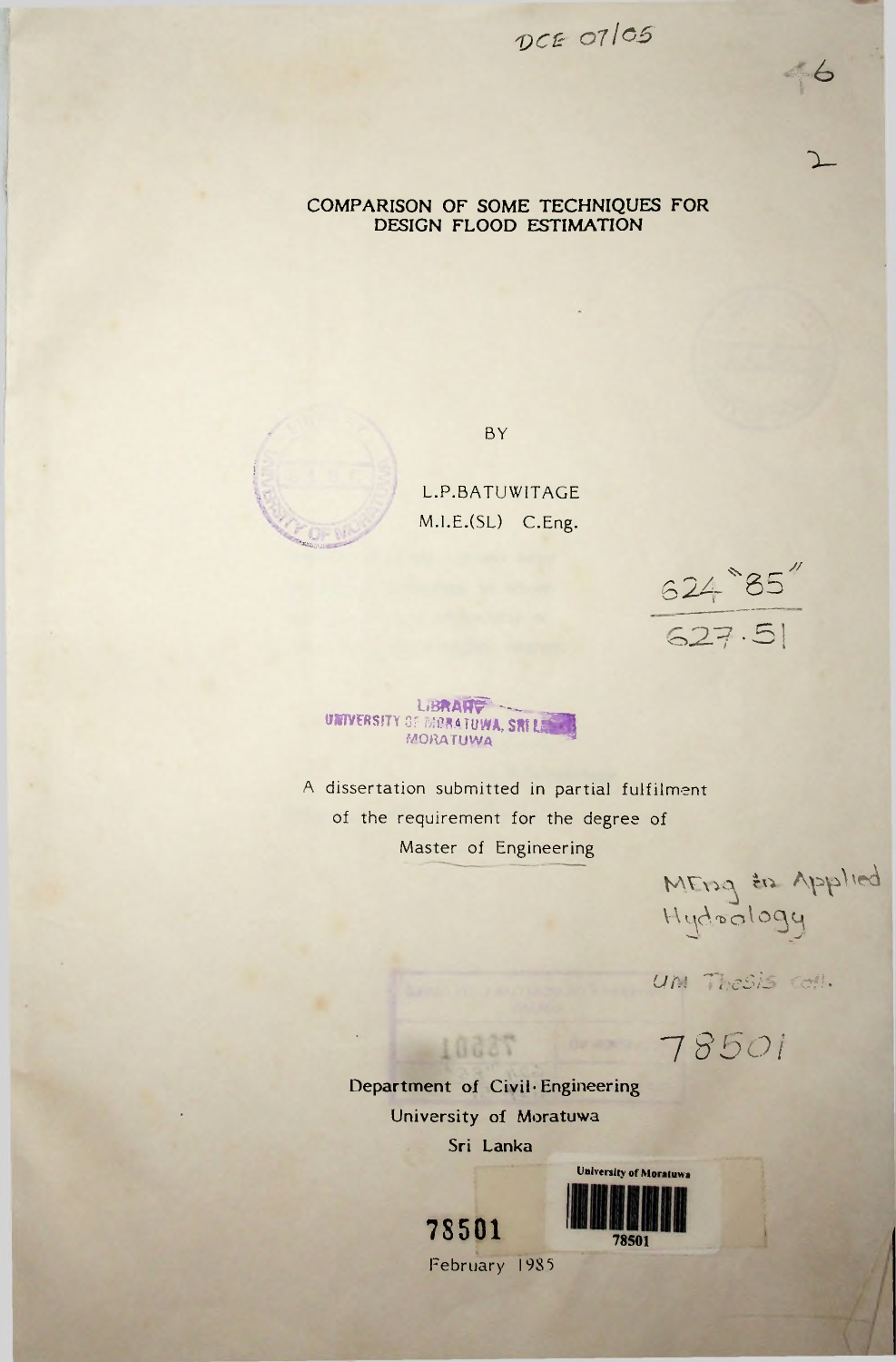

This dissertation has not been previously presented in whole or part, to any University or Institution for a higher degree.

fraction

L.P.Batuwitage

February 1985.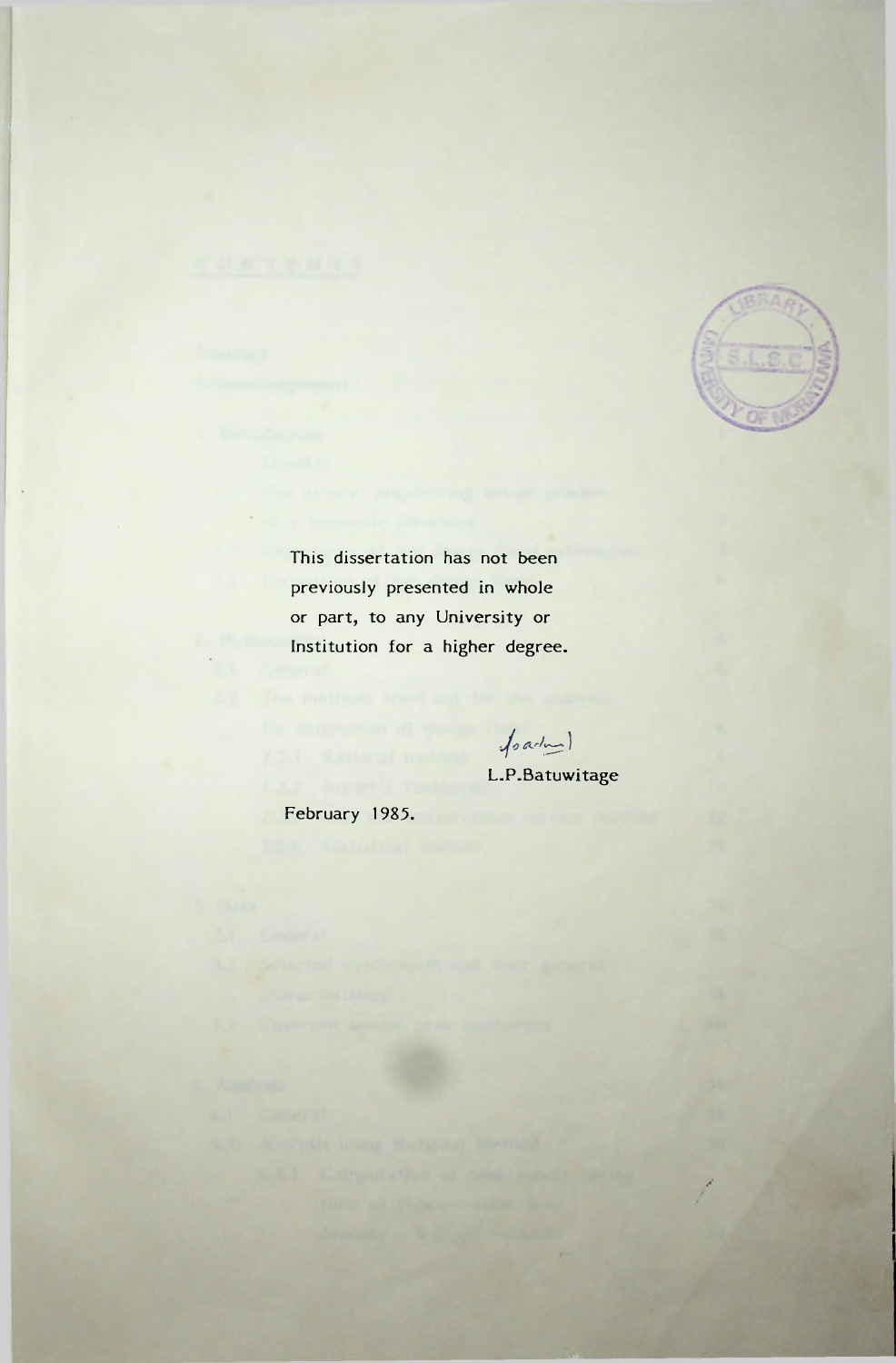# CONTENTS

| Abstract        |                                             |                         |  |  |
|-----------------|---------------------------------------------|-------------------------|--|--|
| Acknowledgement |                                             |                         |  |  |
|                 |                                             | 1                       |  |  |
|                 | 1. Introduction                             |                         |  |  |
| 1.1             | General                                     |                         |  |  |
| 1.2             | The general engineering design process      |                         |  |  |
|                 | of a hydraulic structure                    | $\overline{\mathbf{3}}$ |  |  |
| 1.3             | Importance of the design flood estimation   | $\overline{\mathbf{3}}$ |  |  |
| $1.4 -$         | Estimation of the design flood              | 4                       |  |  |
|                 | 2. Methodology                              | 6                       |  |  |
| 2.1             | General                                     | 6                       |  |  |
|                 |                                             |                         |  |  |
|                 | 2.2 The methods tried out for the analysis  |                         |  |  |
|                 | for estimation of design flood              | 6                       |  |  |
|                 | 2.2.1 Rational method                       | 6                       |  |  |
|                 | 2.2.2 Snyder's Technique                    | 14                      |  |  |
|                 | 2.2.3 U.S. soil conservation service method | 22                      |  |  |
|                 | 2.2.4 Statistical method                    | 29                      |  |  |
|                 |                                             | 38                      |  |  |
| 3. Data         |                                             |                         |  |  |
| 3.1             | General                                     | 38                      |  |  |
|                 | 3.2 Selected catchments and their general   |                         |  |  |
|                 | characteristics                             | 38                      |  |  |
| 3.3             | Observed annual peak discharges             | 40                      |  |  |
| 4. Analysis     |                                             | 54                      |  |  |
| 4.1             | General                                     | 54                      |  |  |
|                 |                                             | 54                      |  |  |
|                 | 4.2 Analysis using Rational Method          |                         |  |  |
|                 | 4.2.1 Computation of peak runoff taking     |                         |  |  |
|                 | time of concentration from                  |                         |  |  |
|                 | Bransby - William equation                  | 54                      |  |  |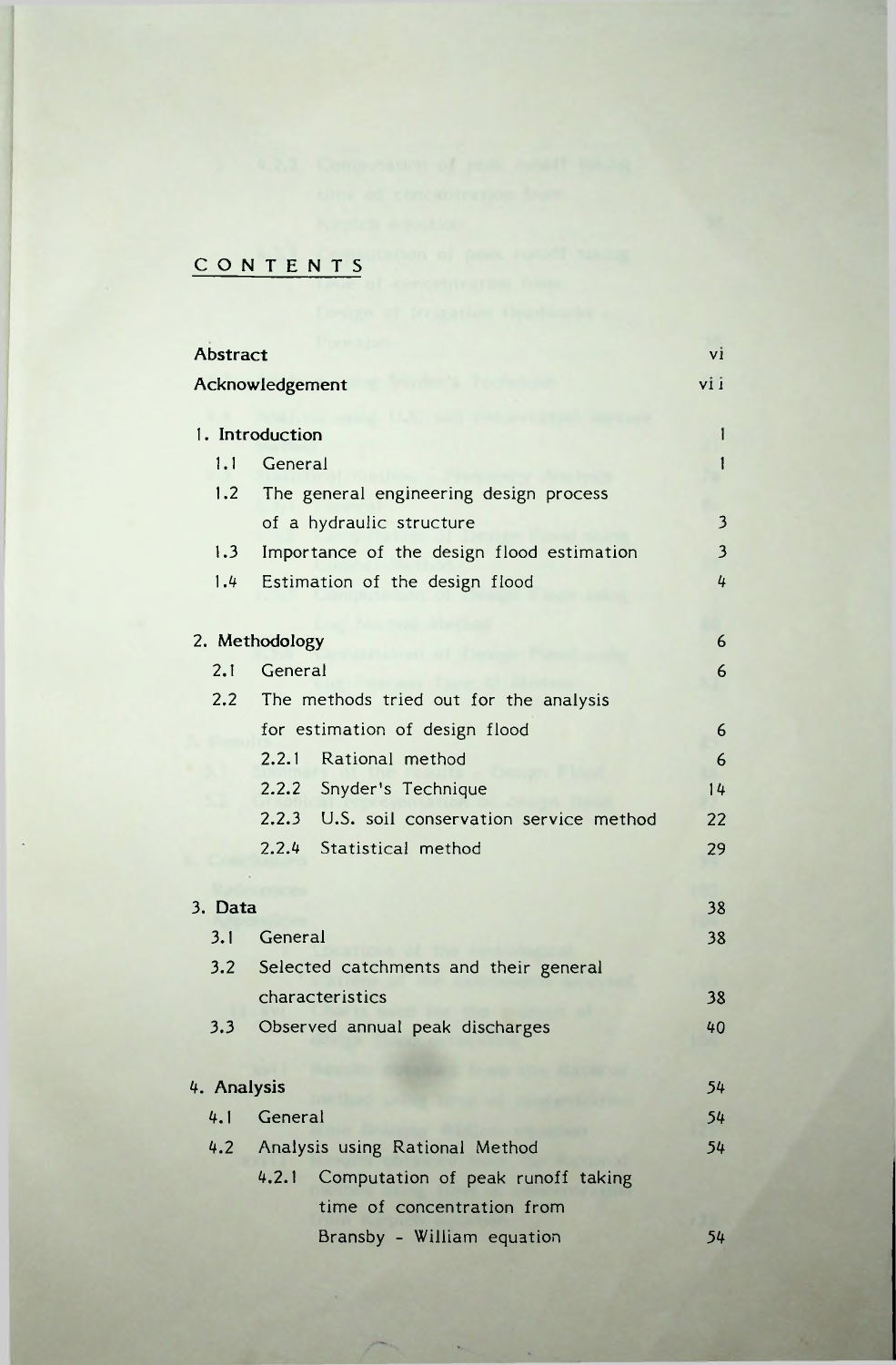|                                                            |                | 4.2.2 Computation of peak runoff taking       |          |  |
|------------------------------------------------------------|----------------|-----------------------------------------------|----------|--|
|                                                            |                | time of concentration from                    |          |  |
|                                                            |                | Kirpich equation                              | 57       |  |
|                                                            |                | 4.2.3 Computation of peak runoff taking       |          |  |
|                                                            |                | time of concentration from                    |          |  |
|                                                            |                | Design of Irrigation Headworks -              |          |  |
|                                                            |                | Ponrajah                                      | 58       |  |
| 4.3                                                        |                | Analysis using Snyder's Technique             | 61       |  |
| 4.4                                                        |                | Analysis using U.S. soil conservation service |          |  |
|                                                            | method         |                                               | 71       |  |
| 4.5                                                        |                | Statistical method - Frequency Analysis       | 74       |  |
|                                                            |                | 4.5.1 General                                 | 74       |  |
|                                                            |                | 4.5.2 Computation of Design Flood using       |          |  |
|                                                            |                | Gumbel Method                                 | 77       |  |
|                                                            |                | 4.5.3 Computation of Design Flood using       |          |  |
|                                                            |                | Log Normal Method                             | 80       |  |
|                                                            | 4.5.4          | Computation of Design Flood using             |          |  |
|                                                            |                | Log Pearson Type III Method                   | 82       |  |
|                                                            |                |                                               | 85       |  |
| 5. Results<br>5.1<br>Summary of the results - Design Flood |                |                                               |          |  |
| 5.2                                                        |                | Graphical representation of design flood      | 86<br>87 |  |
|                                                            |                |                                               |          |  |
|                                                            | 6. Conclusions |                                               | 99       |  |
|                                                            | References     |                                               | 102      |  |
|                                                            | Appendices     |                                               | 104      |  |
|                                                            | Ť              | Locations of the hydrological                 |          |  |
|                                                            |                | stations of the catchments analysed           | 105      |  |
|                                                            | $i - xvi$      | Charts used for the analysis of               |          |  |
|                                                            |                | design flood estimation                       | 106      |  |
|                                                            | xvi i          | Results obtained from the Rational            |          |  |
|                                                            |                | method using time of concentration            |          |  |
|                                                            |                | from Bransby William equation                 | 121      |  |
|                                                            | xviii          | Results obtained from the Rational            |          |  |
|                                                            |                | method using time of concentration            |          |  |
|                                                            |                | from Kirpich equation                         | 132      |  |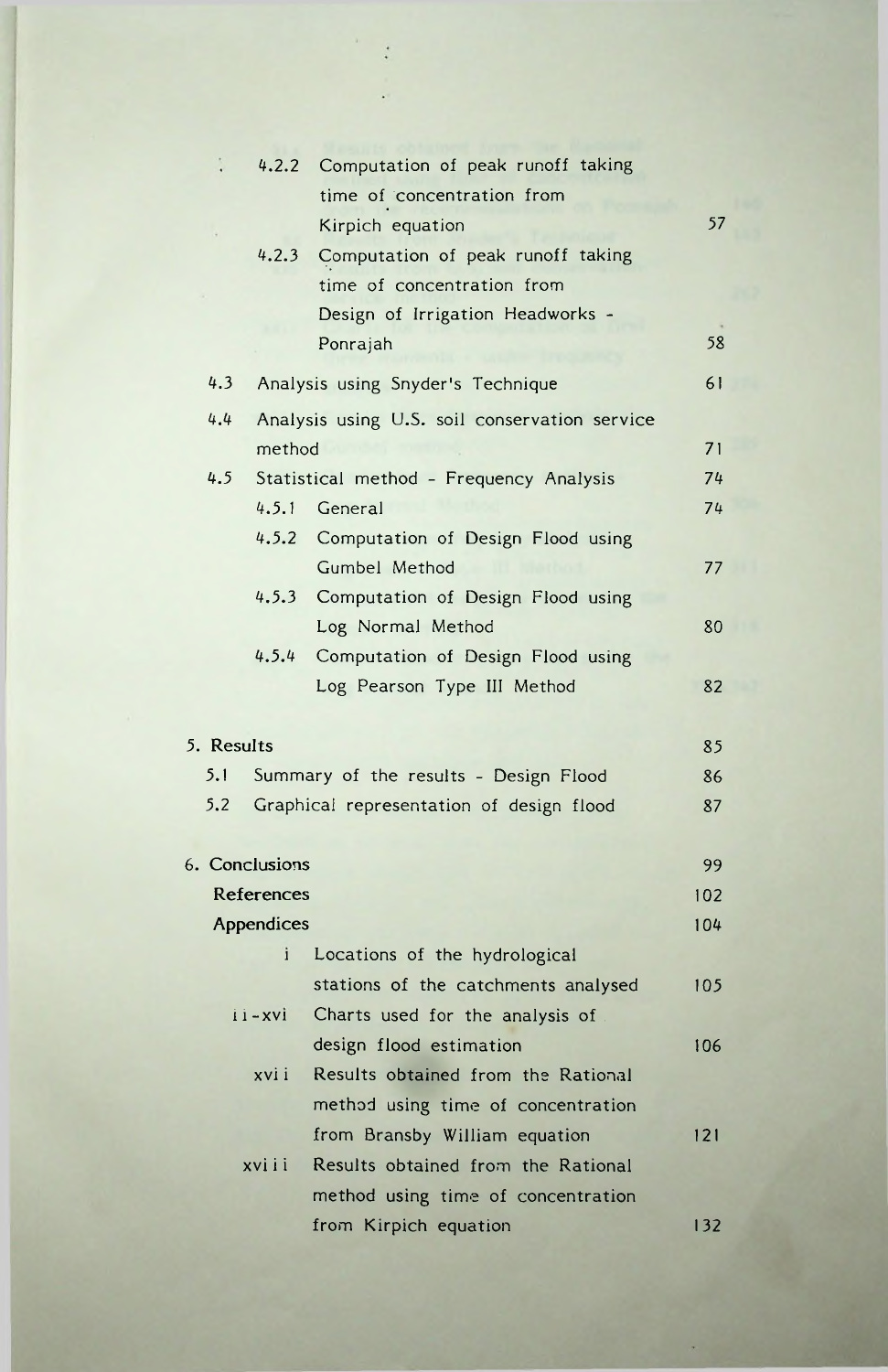| xi x       | Results obtained from the Rational     |             |
|------------|----------------------------------------|-------------|
|            | method using time of concentration     |             |
|            | from the recommendations on Ponrajah   | 140         |
| XX.        | Results from Snyder's Technique        | 145         |
| xxi        | Results from U.S. soil conservation    |             |
|            | service method                         | 267         |
| xxii       | Charts for the computation of first    |             |
|            | three moments - under frequency        |             |
|            | analysis                               | 274         |
| xxiii      | Results from frequency analysis -      |             |
|            | Gumbel method                          | 289         |
|            | xxiv Results from frequency analysis - |             |
|            | Log Normal Method                      | 304         |
| <b>XXX</b> | Results from frequency analysis        |             |
|            | Log Pearson Type III Method            | 311         |
| xxvi       | Annual flood frequency curves for the  |             |
|            | Gumbel Method                          | 318         |
| xxvii      | Annual Flood frequency curves for the  |             |
|            | Log Normal Method                      | $333 - 347$ |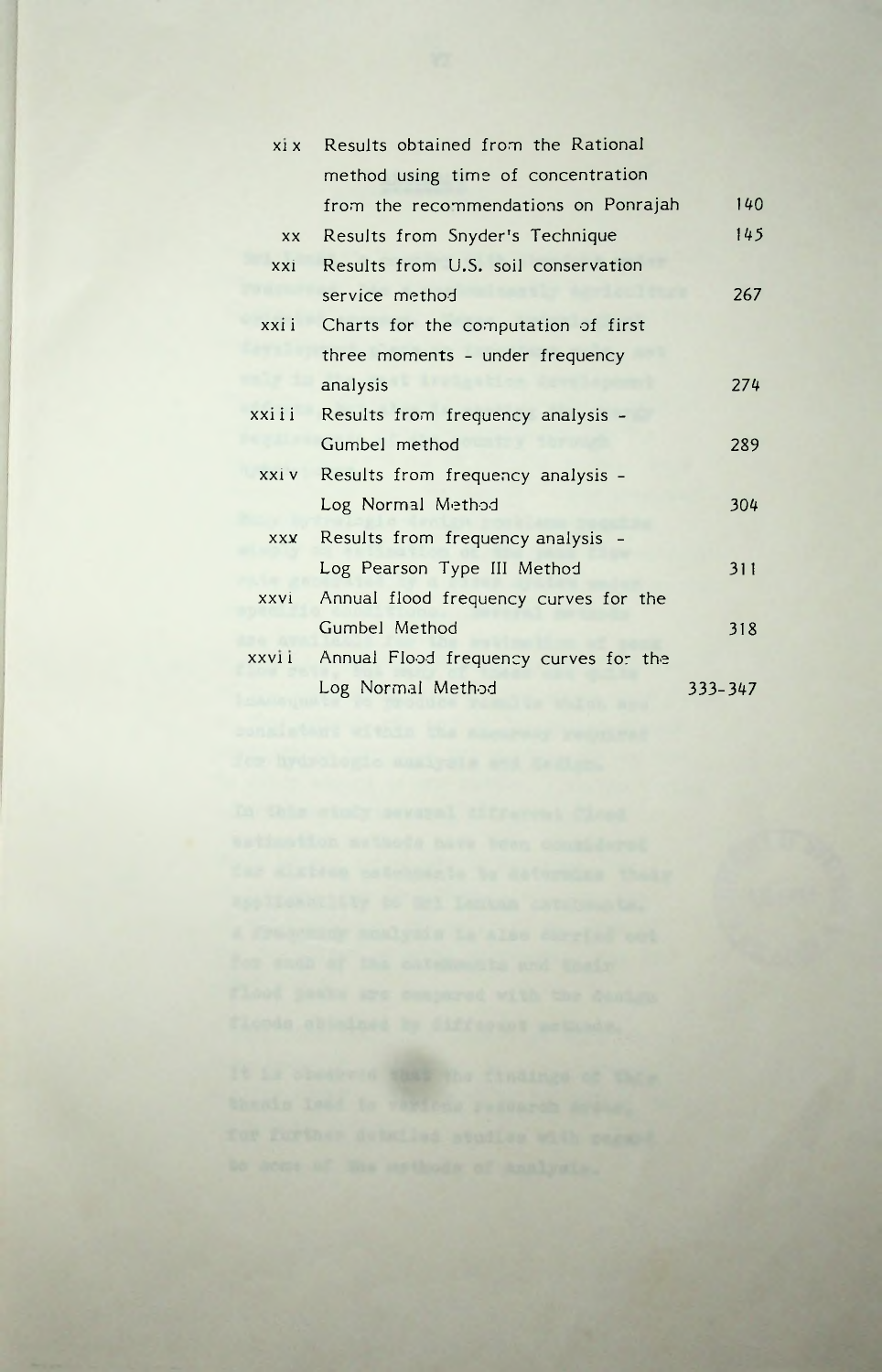### ABSTRACT

Sri Lanka, a country with abundant water resources, has a predominantly agriculture oriented economy. Hence, hydrological development plays an important role, not only in the vast irrigation development efforts, but also in meeting the energy requirements of the country through hydro-power.

Many hydrologic design problems require simply an estimation of the peak flow rate generated by a river system under specific conditions. Several methods are available for the estimation of peak flow rate, but many of these are quite inadequate to produce results which are consistant within the accuracy required for hydrologic analysis and design.

In this study several different flood estimation methods have been considered for sixteen catchments to determine their applicability to Sri Lankan catchments. <sup>A</sup> frequency analysis is also carried out for each of the catchments and their flood peaks are compared with the design floods obtained by different methods.

It is observed that the findings of this thesis lead to various research areas, for further detailed studies with regard to some of the methods of analysis.

#### VI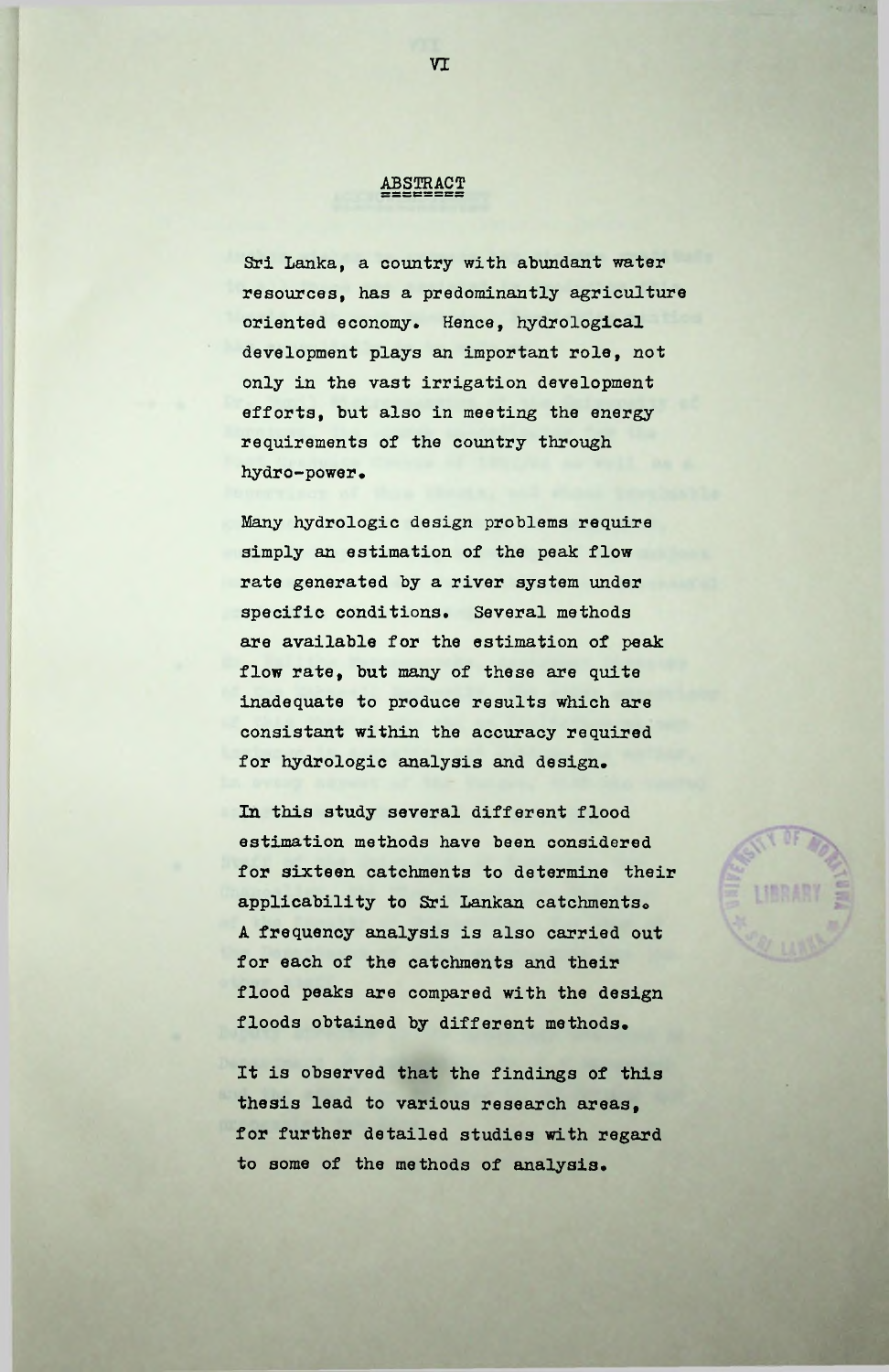### ssessessesses<br>VCKMOMTRDGRWRMT

Author wishes to express her sincere gratitude to all those who assisted in producing this thesis with much success. Particular mention has essentially to he made on

- Dr. Sunil Wickramasuriya of the University of Moratuwa, the course co-ordinator for the Post Graduate Course of 1982/84 as well as a Supervisor of this thesis, and whose invaluable guidence and the continuous encouragement, supported by his deep knowledge of the subject has been the hidden force behind the successful production of this thesis \*
- Mr. Palitha Manchanayaka, Assistant Director of the Mahaweli Authority, the other supervisor of this thesis, who had no hesitation at any instance in assisting and guiding the author, in every aspect of the thesis, with his useful experience in the field of hydrology  $\star$ <sup>\*</sup>
- Staff of the University of Moratuwa, the Chancellor, the Vice-Chanceller, the Dean of the faculty of Engineering, the Head of the Department of Civil Engineering and the other staff \*
- Deputy Director of the Hydrology Division of Department of Irrigation, Mr. G.T.Darmasena and the staff who assisted in collecting and processing the data

VII